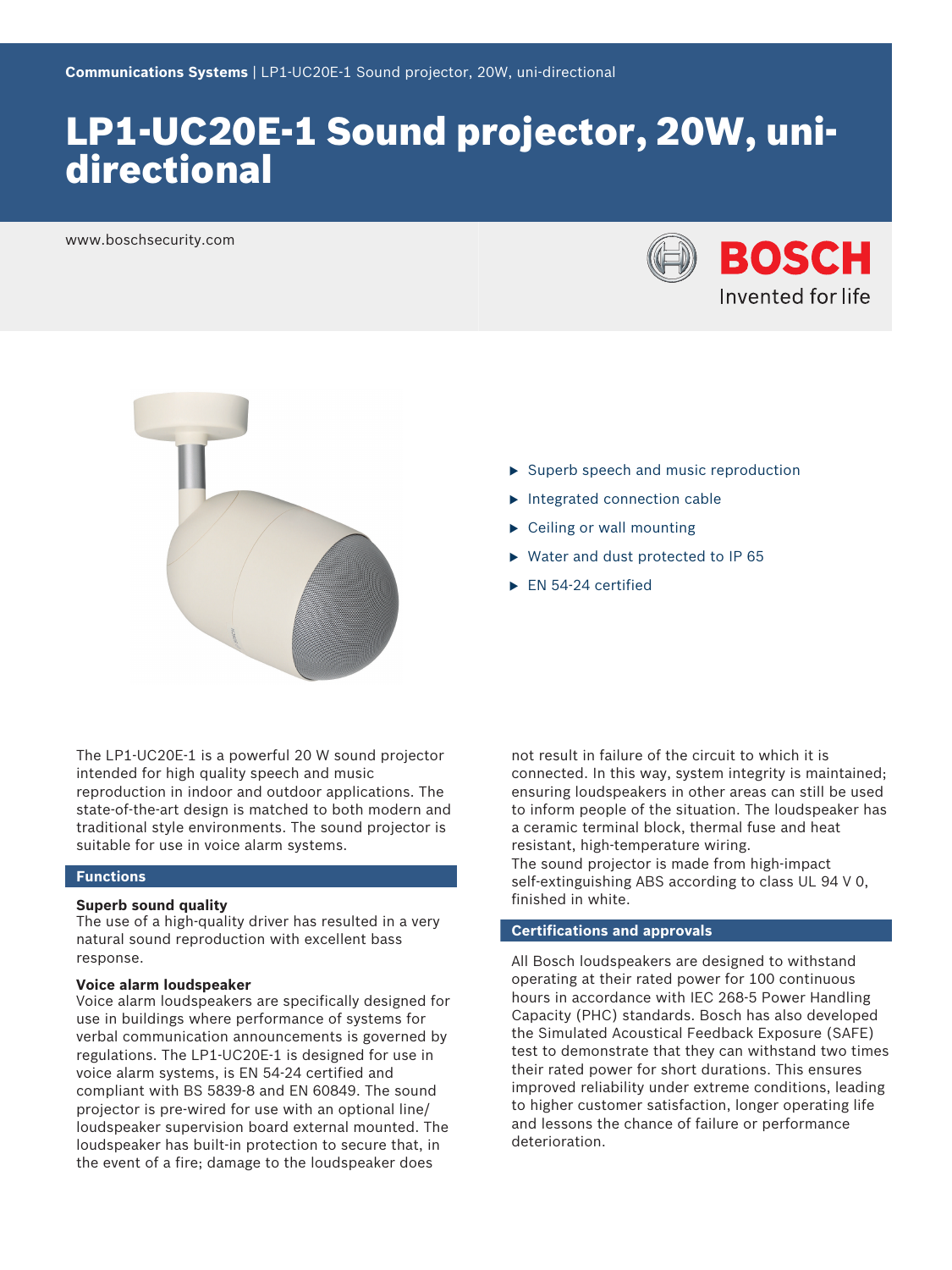### **Safety aspects**

In common with all Bosch products, care is taken to meet high safety standards.

All ABS parts are self‑extinguishing (according to UL 94 V 0). This sound projector complies with the relevant safety and installation regulations of EN 60065.

| Region                    |  | <b>Regulatory compliance/quality marks</b>                                 |
|---------------------------|--|----------------------------------------------------------------------------|
| Emergency                 |  | according to EN 54-24 / BS 5839-8 /<br>FN 60849                            |
| Water and dust protection |  | according to IEC 60529, IP 65<br>IP44C as verified for EN54-24 by<br>CNBOP |

| . . <del>.</del> |              |                                                                        |
|------------------|--------------|------------------------------------------------------------------------|
| Global           | DOC          | Declaration of Compliancy IEC<br>60068-2-60 (Mixed gas corrosion test) |
| Europe           | <b>CE</b>    | DOP                                                                    |
|                  | <b>CE</b>    | DOC (IP)                                                               |
|                  | <b>CE</b>    | DECLECLP1-UC20E-1                                                      |
|                  | <b>CPD</b>   |                                                                        |
| Poland           | <b>CNBOP</b> |                                                                        |

### **Installation/configuration notes**

### **Mounting**

Ease of installation is realized in the way of mounting: first the mounting plate is fixed to the wall or ceiling, secondly a safety cord is attached to the mounting plate, allowing the installer temporarily hang the loudspeaker during installation. After making the connections, the sound projector can be fixed to the mounting plate, by means of a fixing screw nut, and the horizontal direction can be fixed. A cover plate covers screws and wiring. The versatile mounting bracket allows the sound projector to be horizontal and vertical directed. The vertical direction can be permanent fixed with a recessed socket head screw via a small hole located in the rear panel. The cover plate is provided with two cable – or 16 mm (0.63 inch) conduit entries (covered as standard supplied) in opposite position, suitable for loop-through cabling.

### **Power setting**

A ceramic terminal for electrical connection is provided. The loudspeaker is standard connected to full power. Half-power, quarter-power or eighth-power can be selected by connecting the appropriate colorcoded wire to the terminal block.



*Dimensions in mm / (in)*



*Circuit diagram*







*Polar diagram (measured with pink noise)*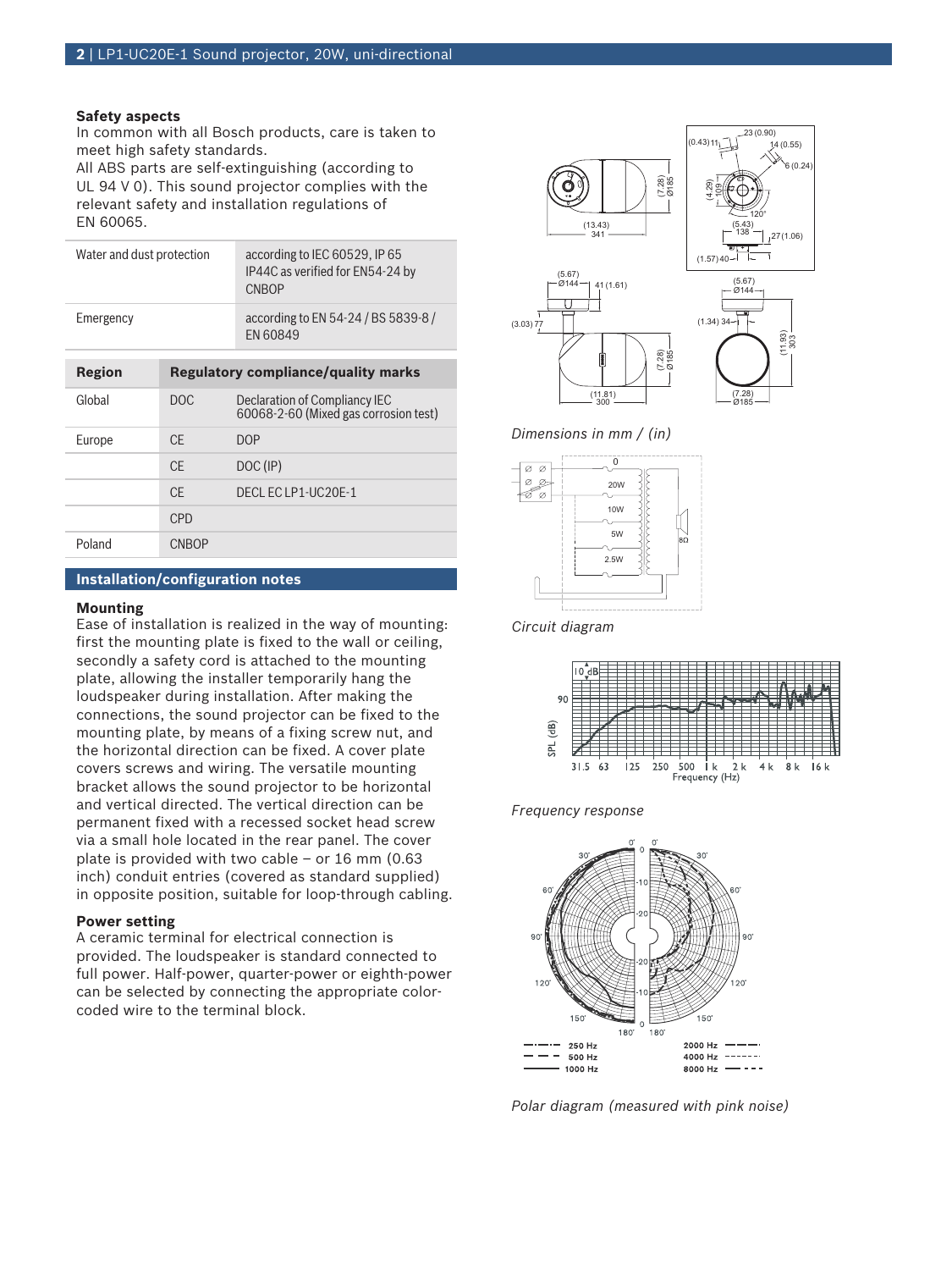### Octave band sensitivity\*

|              | Octave SPL<br>1W/1m | Total octave<br>SPL.<br>1W/1m | Total octave<br><b>SPL</b><br>Pmax/1m |
|--------------|---------------------|-------------------------------|---------------------------------------|
| 125 Hz       | 84.5                |                               |                                       |
| 250 Hz       | 85.5                |                               | $\overline{a}$                        |
| 500 Hz       | 84.7                |                               | $\overline{a}$                        |
| 1000 Hz      | 87.2                |                               |                                       |
| 2000 Hz      | 90.2                |                               | -                                     |
| 4000 Hz      | 92.1                |                               | -                                     |
| 8000 Hz      | 95.9                |                               | $\overline{\phantom{m}}$              |
| A-weighted   |                     | 89.4                          | 101.0                                 |
| Lin-weighted |                     | 91.3                          | 102.3                                 |

Octave band opening angles

|         | Horizontal | Vertical |  |
|---------|------------|----------|--|
| 125 Hz  | 360        | 360      |  |
| 250 Hz  | 360        | 360      |  |
| 500 Hz  | 360        | 360      |  |
| 1000 Hz | 220        | 220      |  |
| 2000 Hz | 124        | 124      |  |
| 4000 Hz | 65         | 65       |  |
| 8000 Hz | 34         | 34       |  |

*Acoustical performance specified per octave \** (all measurements are done with a pink noise signal; the values are in dBSPL).

### **Parts included**

## **Quantity Component**

1 LP1-UC20E-1 Sound Projector

### **Technical specifications**

### **Electrical\***

| Rated power                                          | 20/10/5/2.5W             |
|------------------------------------------------------|--------------------------|
| Sound pressure level<br>at $20 W / 1 W (1 kHz, 1 m)$ | 100 dB / 87 dB (SPL)     |
| Sound pressure level<br>at $20 W / 1 W (1 kHz, 4 m)$ | 91 dB / 78 dB (SPL)      |
| Opening angle<br>at 1 kHz / 4 kHz (-6 dB)            | $220^{\circ}/65^{\circ}$ |
| Effective frequency range (-10<br>dB)                | 75 Hz to 20 kHz          |

| Rated voltage<br>Rated impedance |                       | 100 V    |
|----------------------------------|-----------------------|----------|
|                                  | 20 W                  | 500 Ohm  |
|                                  | 10W                   | 1000 Ohm |
|                                  | 5 W                   | 2000 Ohm |
|                                  | 2.5W                  | 4000 Ohm |
| Connector                        | 3-pole screw terminal |          |

\* Technical performance data accordance to IEC 60268-5

### **Mechanical**

| Dimensions $(D \times L)$ | 185 x 300 mm (7.3 x 11.8 in.) |
|---------------------------|-------------------------------|
| Weight                    | $3$ kg (6.6 lb)               |
| Color                     | White (RAL 9010)              |
| Material                  | <b>ARS</b>                    |

### **Environmental**

| Operating temperature                | $-25$ °C to $+55$ °C<br>$(-13$ °F to $+131$ °F)  |
|--------------------------------------|--------------------------------------------------|
| Storage and transport<br>temperature | $-40$ °C to $+70$ °C<br>$(-40 °F)$ to $+158 °F)$ |
| Relative humidity                    | <95%                                             |

### Note:

- The specification data is measured in an anechoic chamber, free field
- The reference axis is perpendicular to the center point of the front grille
- The reference plane is perpendicular to the center of the reference axis
- The horizontal plane is perpendicular to the center of the reference plane



### **Ordering information**

**LP1-UC20E-1 Sound projector, 20W, uni-directional** Sound projector 20 W, unidirectional, white ABS enclosure with metal grille, water and dust protected IP65, EN54-24 certified, white RAL 9010. Order number **LP1-UC20E-1**